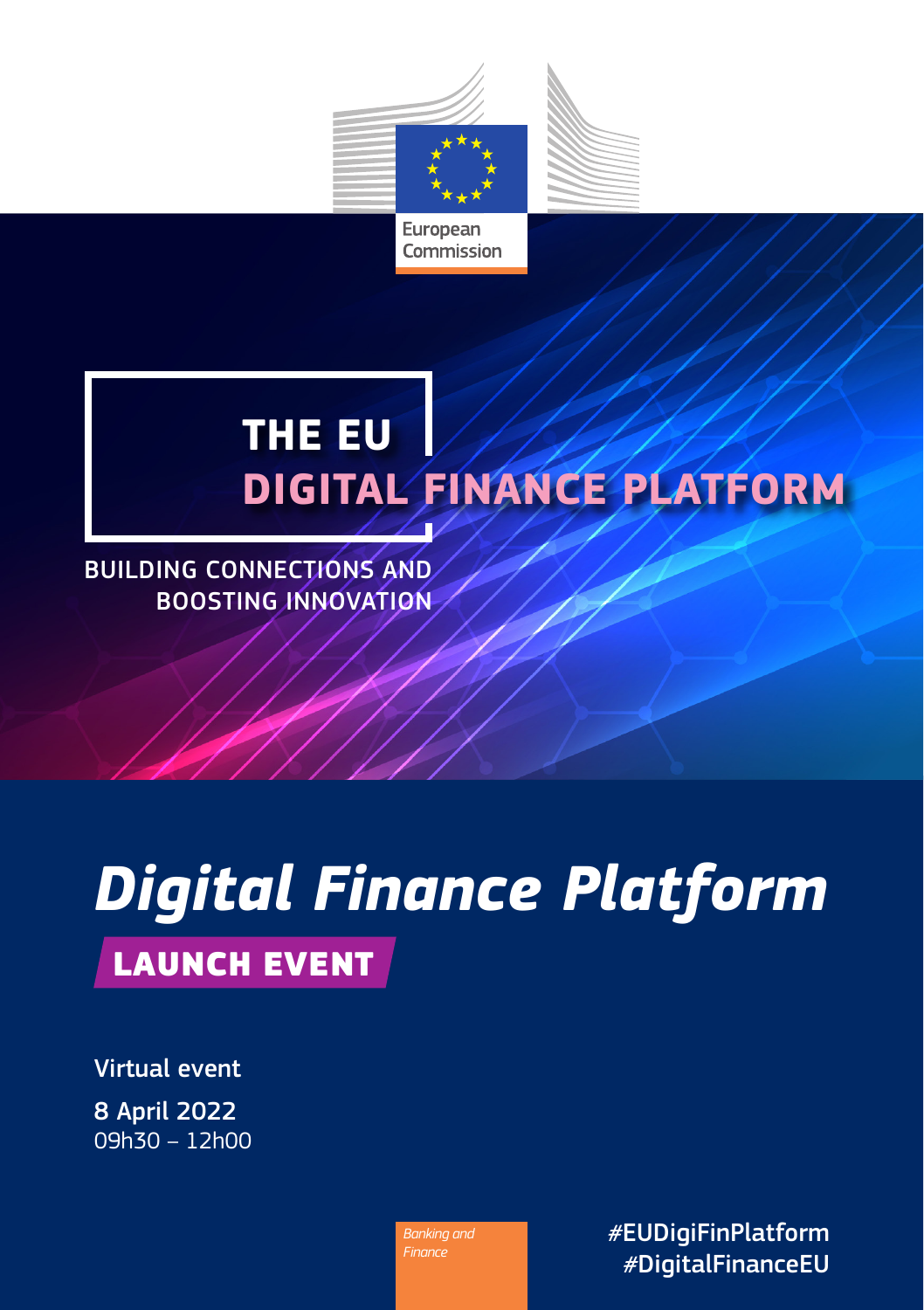|                        | Welcome                                                                                                                                                                                 |                                                                                                                                                                                                                                                                                   |
|------------------------|-----------------------------------------------------------------------------------------------------------------------------------------------------------------------------------------|-----------------------------------------------------------------------------------------------------------------------------------------------------------------------------------------------------------------------------------------------------------------------------------|
| $09:30 - 09:35$        | by DG FISMA, European Commission                                                                                                                                                        |                                                                                                                                                                                                                                                                                   |
| <b>Opening address</b> |                                                                                                                                                                                         |                                                                                                                                                                                                                                                                                   |
| 09:35 - 09:50          | by Mairead McGuinness, Commissioner for<br>Financial Services, Financial Stability and Capital<br><b>Markets Union</b>                                                                  |                                                                                                                                                                                                                                                                                   |
|                        | <b>Presentation</b>                                                                                                                                                                     |                                                                                                                                                                                                                                                                                   |
| 09:50 - 10:20          | of the procedural Framework for Cross-Border<br>Testing and the related features of the Platform,<br>followed by a short Q&A (European Supervisory<br>Authorities, European Commission) |                                                                                                                                                                                                                                                                                   |
|                        | <b>Panel</b>                                                                                                                                                                            |                                                                                                                                                                                                                                                                                   |
| 10:20 - 11:45          | Financial innovation made in the EU: what next?<br>moderated by the European Commission                                                                                                 |                                                                                                                                                                                                                                                                                   |
|                        | Participants:                                                                                                                                                                           | Alessandra Perrazzelli, Deputy<br>Governor Banca d'Italia                                                                                                                                                                                                                         |
|                        |                                                                                                                                                                                         | Birgit Puck, Head of Securities<br>Supervision, Finanzmarktaufsicht<br>(FMA) Austria, and Chair of the<br>Financial Innovation Standing<br>Committee at the European Securities<br>and Markets Authority (ESMA)<br>Marc Roberts, President European<br><b>Fintech Association</b> |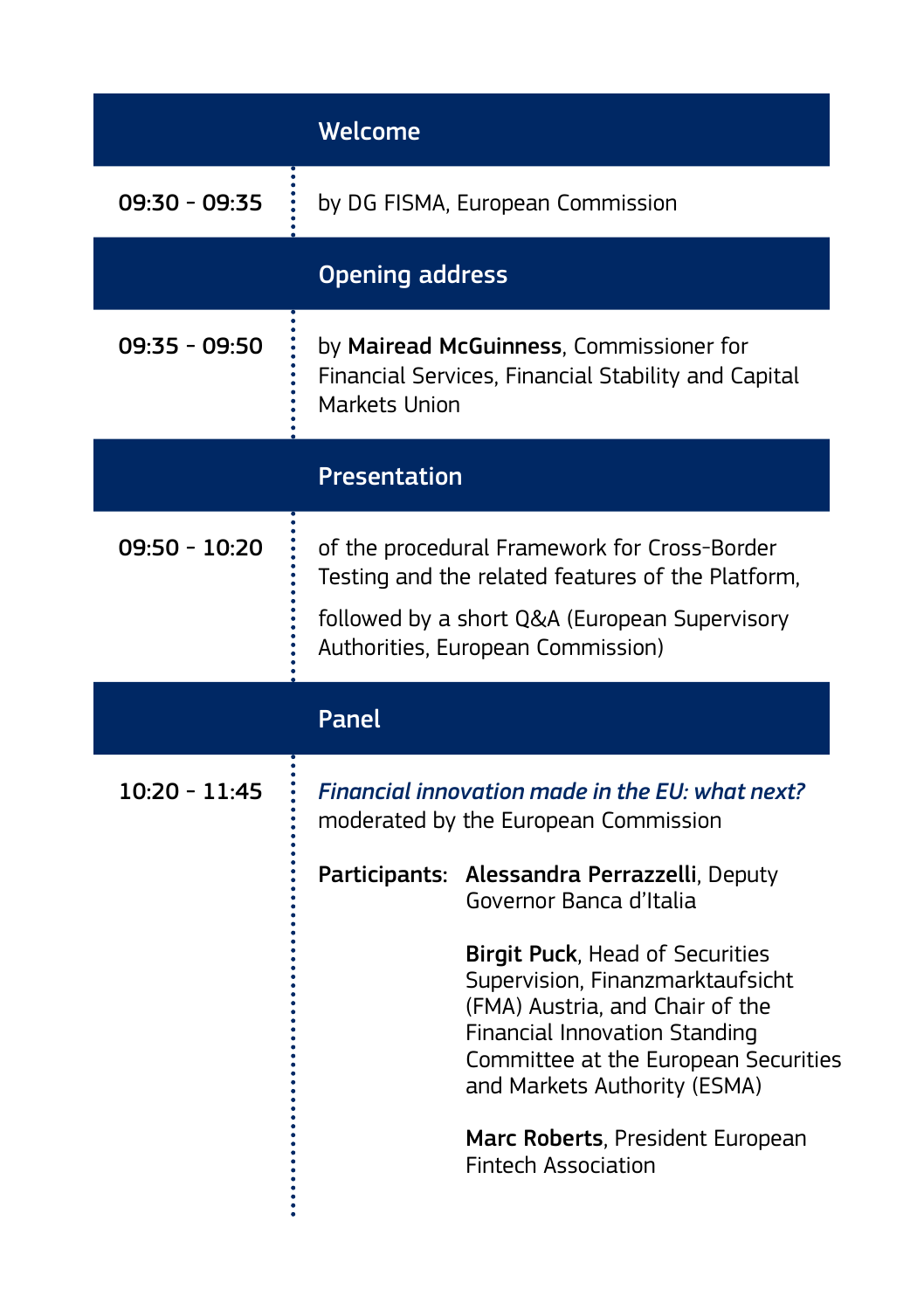|                        | Maria Staszkiewicz, President<br>European Digital Finance Association            |  |
|------------------------|----------------------------------------------------------------------------------|--|
|                        | Wim Mijs, Chief Executive Officer<br>European Banking Federation                 |  |
|                        | Michaela Koller, Director General<br>Insurance Europe                            |  |
| <b>Closing remarks</b> |                                                                                  |  |
| $11:45 - 12:00$        | by Verena Ross, Chair of the European<br>Securities and Markets Authority (ESMA) |  |
| 12:00                  | <b>Closing</b>                                                                   |  |